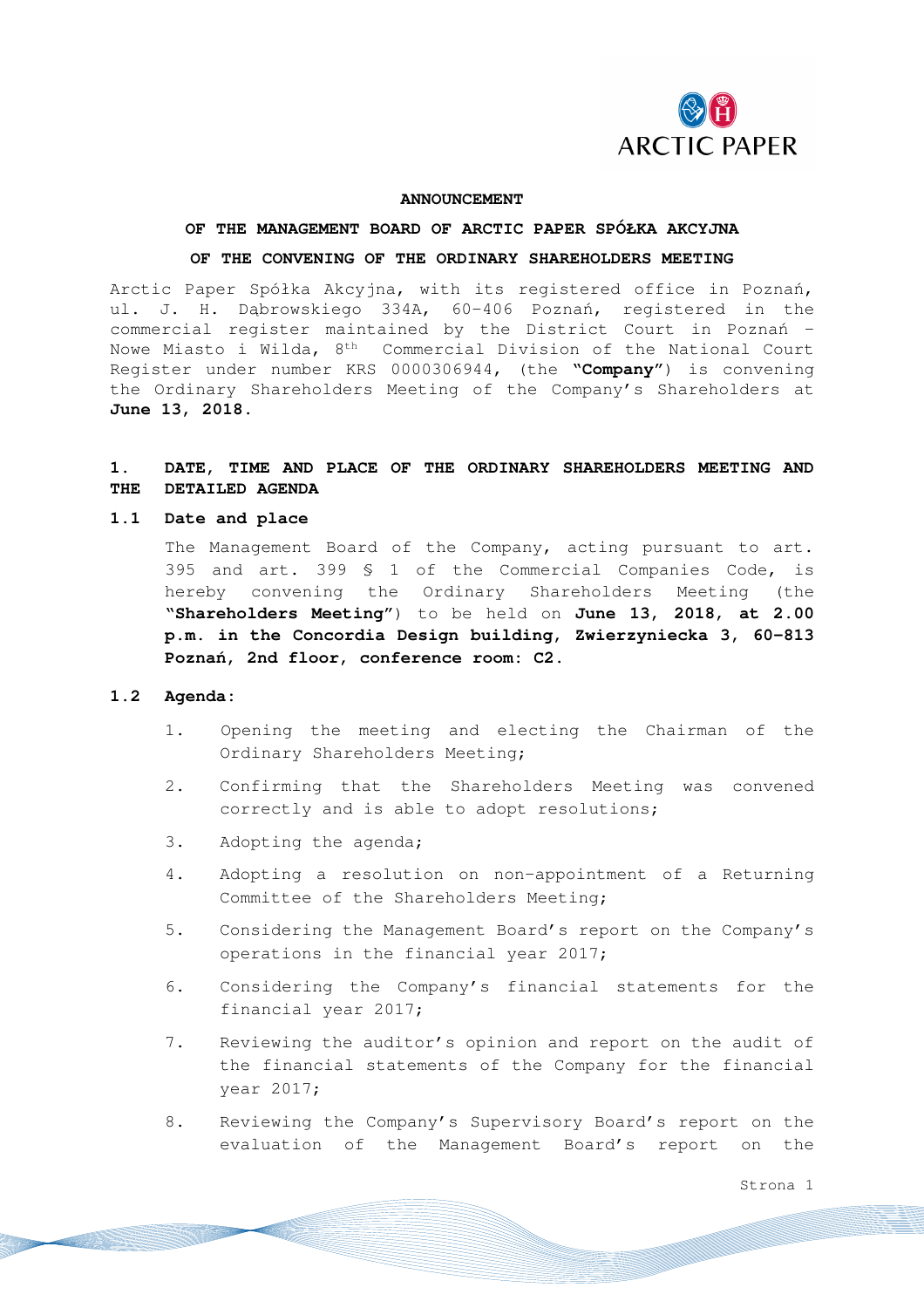

Company's operations and the evaluation of the Company's financial statements for the financial year 2017 as well as reviewing the Supervisory Board's opinion on the resolutions placed on the Shareholders Meeting's agenda;

- 9. Adopting resolutions on the approval of the Company's Management Board's report on its operations in the financial year 2017;
- 10. Adopting resolutions on the approval of the Company's financial statements for the financial year 2017;
- 11. Considering the report on operations of the Arctic Paper S.A. Capital Group and the financial statements of the Arctic Paper S.A. Capital Group for the financial year 2017;
- 12. Reviewing the auditor's opinion and report on the audit of financial statements of the Arctic Paper S.A. Capital Group for the financial year 2017;
- 13. Adopting resolutions on the approval of the financial statements of the Arctic Paper S.A. Capital Group for 2017 and on the approval of the report on operations of the Arctic Paper S.A. Capital Group for the financial year 2017;
- 14. Adopting a resolution on payment of a dividend and determination of a date of dividend day and dividend payment date;
- 15. Adopting a resolution on covering of the Company's net loss for the financial year 2017;
- 16. Adopting resolutions on the acknowledgment of performance of duties by the Management Board Members in the financial year 2017;
- 17. Adopting resolutions on the acknowledgment of performance of duties by the Supervisory Board Members in the financial year 2017;
- 18. Adopting a resolution on appointment of the Supervisory Board for a new joint term of office;
- 19. Closing the meeting.

Strona 2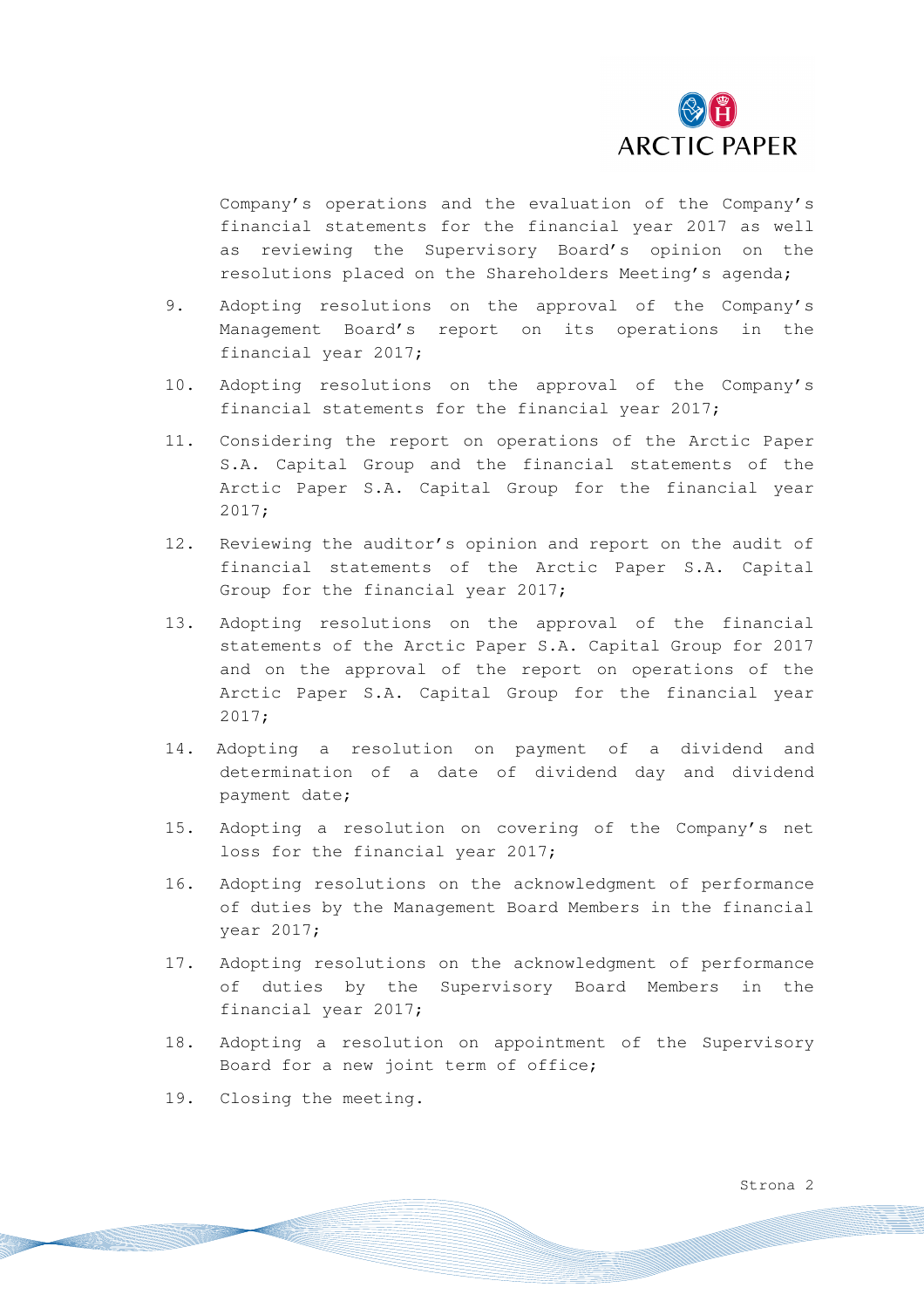

# **2. ELECTRONIC COMMUNICATION BETWEEN THE SHAREHOLDERS AND THE COMPANY**

Within the scope stipulated by the Commercial Companies Code, the shareholders can communicate with the Company by way of electronic communication means, in particular they can submit motions, requests, pose questions and send notification and documents.

The correspondence referred to above must be addressed to the following e-mail address: **wza@arcticpaper.com**.

Any notices, motions, requests, statements submitted to the Company by way of electronic communication means shall be deemed submitted to the Company upon entering them into an electronic communication means in such a way that the person acting on behalf of the Company could familiarize himself with it within the working hours of the Management Board office which are provided on the Company's website or in the announcement on the convening of the Shareholders Meeting.

The Company shall not be liable for:

- (a) the results of the lack of possibility to use the means of electronic communication with the Company,
- (b) the Company's not receiving the correspondence sent by the persons authorized to participate in an electronic form,
- (c) any other effects caused by the shareholder's use of the electronic communication means in the contacts with the Company if the foregoing circumstances have occurred for reasons not attributable to the Company.

Any documents sent to the Company by a shareholder by electronic mail must be scanned in PDF format.

The scans referred to above must be legible and cannot raise doubts as to their nature and veracity of the scanned documents.

If a shareholder provides the Company with documents whose originals are drawn up in another language than Polish, such shareholder is obliged to provide the Company with their sworn translation into Polish.

#### **3. THE RIGHT OF A COMPANY SHAREHOLDER TO REQUEST INCLUSION OF SPECIFIC MATTERS IN THE AGENDA OF THE SHAREHOLDERS MEETING**

A shareholder or shareholders of the Company representing at least one twentieth of the share capital of the Company can request inclusion of specific matters in the agenda of the Shareholders Meeting. This request must be reported to the

Strona 3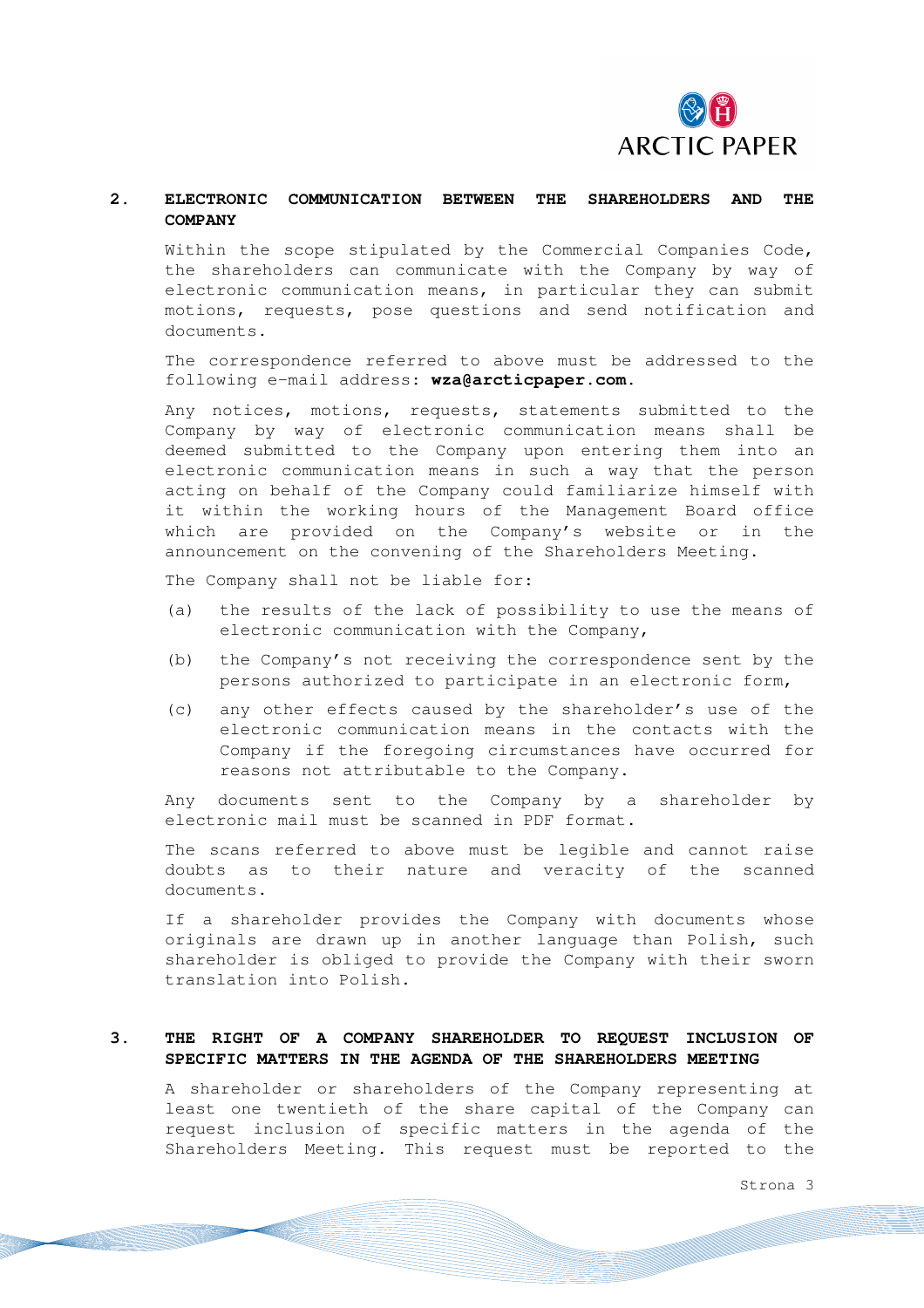

management Board of the Company not later than twenty one days prior to the Shareholders Meeting, i.e. not later than by **May 23, 2018.** 

A request to include specific matters in the agenda of the Shareholders Meeting must contain justification or a draft resolution regarding the proposed item of the agenda. The request can be submitted in writing or in electronic form – pursuant to the rules referred to in item 2 above**.**

A shareholder is obliged to enclose a copy of a deposit certificate referred to in item 6.2 below with the request submitted both in a written and electronic form.

# **4. THE RIGHT OF A SHAREHOLDER TO SUBMIT DRAFT RESOLUTIONS REGARDING MATTERS COVERED BY THE AGENDA OR MATTERS WHICH ARE TO BE INTRODUCED TO THE AGENDA PRIOR TO THE SHAREHOLDERS MEETING**

A shareholder or shareholders of the Company representing at least one twentieth of the share capital of the Company can submit both in a written and electronic form prior to the date of the Shareholders Meeting – pursuant to the rules set forth in item 2 above - a draft resolution regarding the matters covered by the agenda or matters to be introduced to the agenda of the Shareholders Meeting.

The documents referred to in item 6.2 below must be attached to the submissions referred to above.

### **5. THE RIGHT OF A SHAREHOLDER TO SUBMIT DRAFT RESOLUTIONS REGARDING MATTERS INTRODUCED TO THE AGENDA DURING THE SHAREHOLDERS MEETING**

Each shareholder of the Company has the right to submit draft resolutions regarding matters included in the approved agenda during the Shareholders Meeting.

# **6. INFORMATION ON THE MANNER OF EXERCISING VOTING RIGHTS BY THE ATTORNEY, INCLUDING IN PARTICULAR ON THE FORMS USED DURING VOTING BY THE ATTORNEY AND THE MANNER OF NOTIFICATION OF THE COMPANY OF APPOINTMENT OF AN ATTORNEY BY WAY OF ELECTRONIC COMMUNICATION MEANS**

A Company shareholder being a natural person can participate in the Shareholders Meeting and exercise voting rights both in person and through an attorney.

Strona 4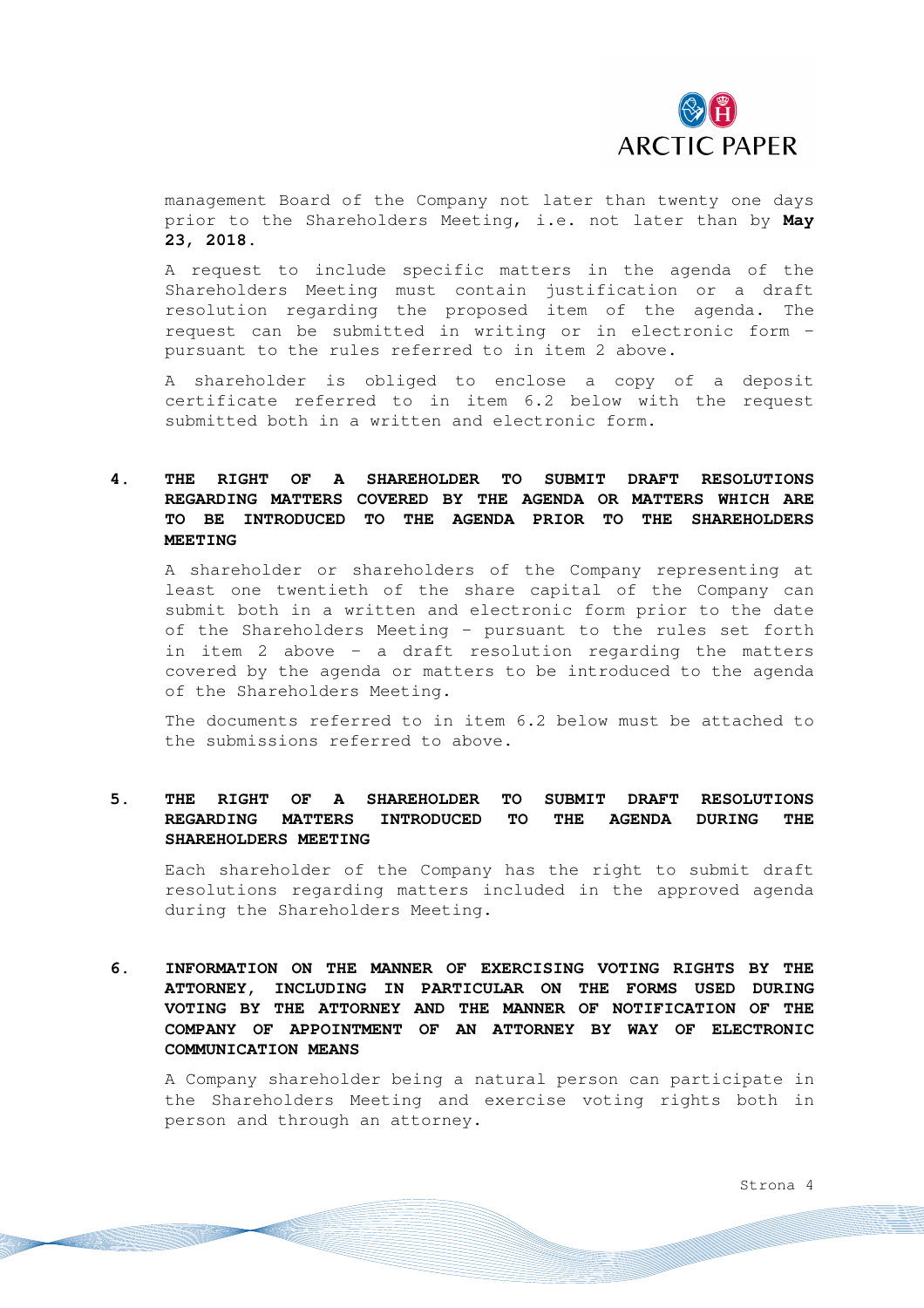

A Company shareholder not being a natural person can participate in the Shareholders Meeting and exercise voting rights through a person authorized to make declarations of will on its behalf and through an attorney.

A power of attorney to participate in the Shareholders Meeting and exercise voting rights can be granted in writing or in electronic form.

The forms allowing the exercise of voting rights through an attorney are available from the date of convening the Shareholders Meeting at the Company's website www.arcticpaper.com in "Investors" tab. The forms of the powers of attorney were prepared separately for the Company shareholders being natural and separately for legal persons.

#### **6.1 Power of attorney in a written form**

In the event a shareholder has granted a power of attorney in written form, the attorney shall be obliged to submit the following documents upon preparation of the attendance list:

- (a) original power of attorney;
- (b) a copy of an excerpt from the register in which the shareholder is registered or another document confirming authorization of persons acting on behalf of such shareholder; and
- (c) a document allowing identification of the attorney.

If any of the aforementioned documents is prepared in another language than Polish, the attorney must enclose its sworn translation into Polish.

# **6.2 Notification of the Company of the granting of a power of attorney by way of means of electronic communication**

A shareholder shall notify the Company of the granting of a power of attorney in an electronic form in writing or by way of use of a dedicated e-mail address referred to in item 2. In the notification the shareholder shall provide its telephone number and e-mail address, and telephone number and e-mail address of the attorney, through which the Company will be able to communicate with the shareholder or attorney in order to verify the fact of granting the power of attorney.

Along with the notification in an electronic form, the shareholder shall send the following to the Company:

- (a) text of the power of attorney;
- (b) if the shareholder is a natural person scan of an identity card, passport or another official identity document confirming the identity of the shareholder.

Strona 5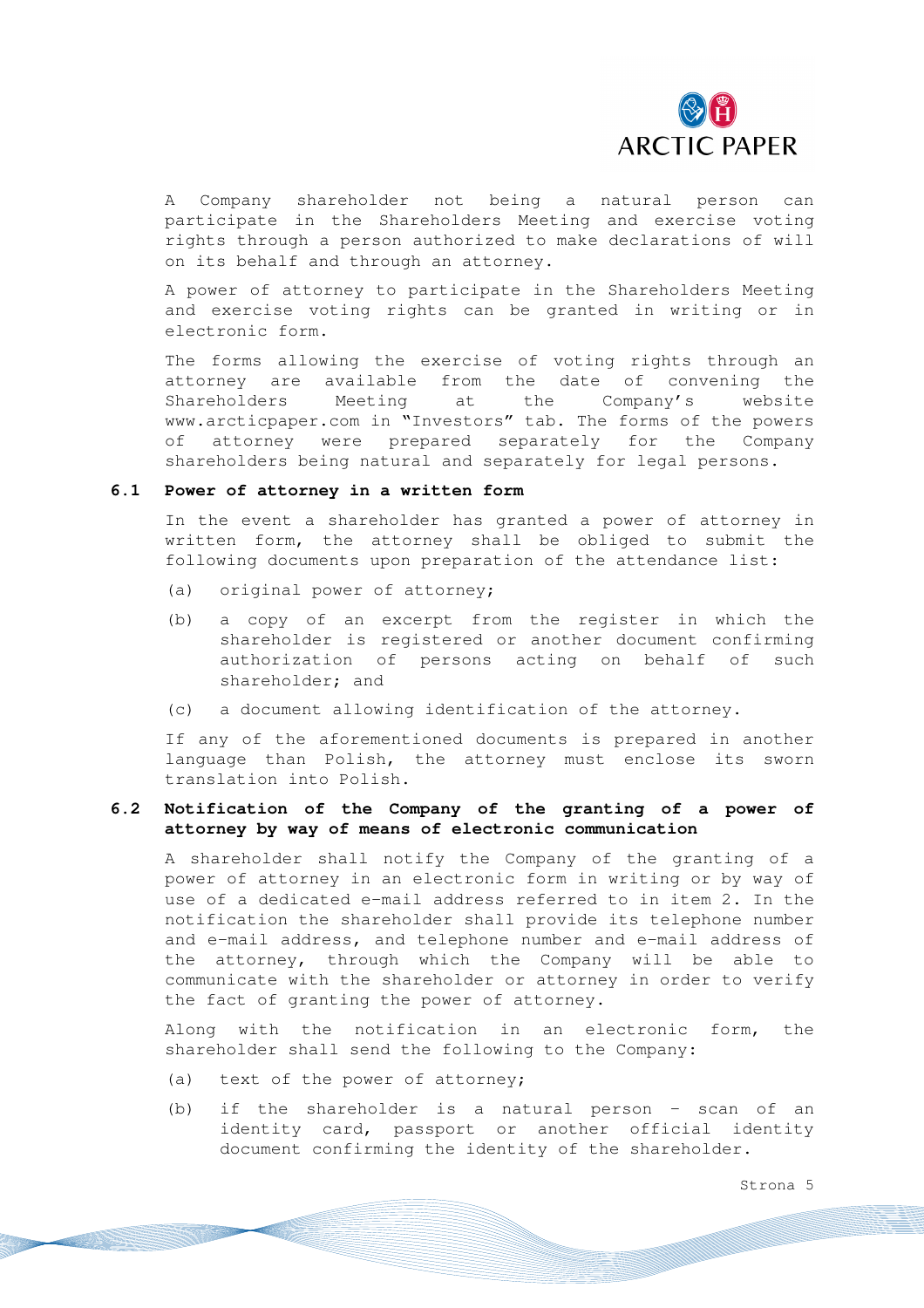

- (c) in the case of other shareholders a scan of an excerpt from the register in which it is registered or scan of another document confirming authorization of the persons acting on behalf of such entity,
- (d) if the attorney is a natural person scan of an identity card, passport or another official identity document confirming the identity of the attorney;
- (e) in the case of other attorneys a scan of an excerpt from the register in which it is registered or a scan of another document confirming authorization of the persons acting on behalf of such entity.

In case of any doubts regarding the veracity of the copies of the documents referred to above, the Company reserves the right to request that the attorney submit, upon drafting the attendance list, the following documents:

- (i) in the case of shareholders being natural persons originals or copies, certified by an entity authorized to certify compliance of the copies with the originals, of the documents referred to in item (b) and (d),
- (ii) in the case of other shareholders- originals or copies, certified by an entity authorized to certify compliance of the copies with the originals, of the documents referred to in item (c) and (e).

Notification of the granting or revoking of a power of attorney in an electronic form must be made **by 12:00 noon on the date preceding the Shareholders Meeting, i.e. by June 12, 2018.**

The rules described above apply respectively to the electronic notification of the Company revoking the power of attorney.

# **6.3 Verification of the validity of the power of attorney and identification of the shareholder and attorney**

If the notification referred to in item 6.2 has been made pursuant to the rules stipulated herein regarding the convening of the Shareholders Meeting, the Company shall immediately confirm to the mandatory and attorney that the notification was correctly made.

If the notification referred to in item 6.2 has been made contrary to the rules set forth herein regarding the convening of the Shareholders Meeting, the Company shall immediately notify the notifying party of this fact and shall specify the defects of the notification. Such defects can constitute grounds for non-admission to participate in the Shareholders Meeting.

Strona 6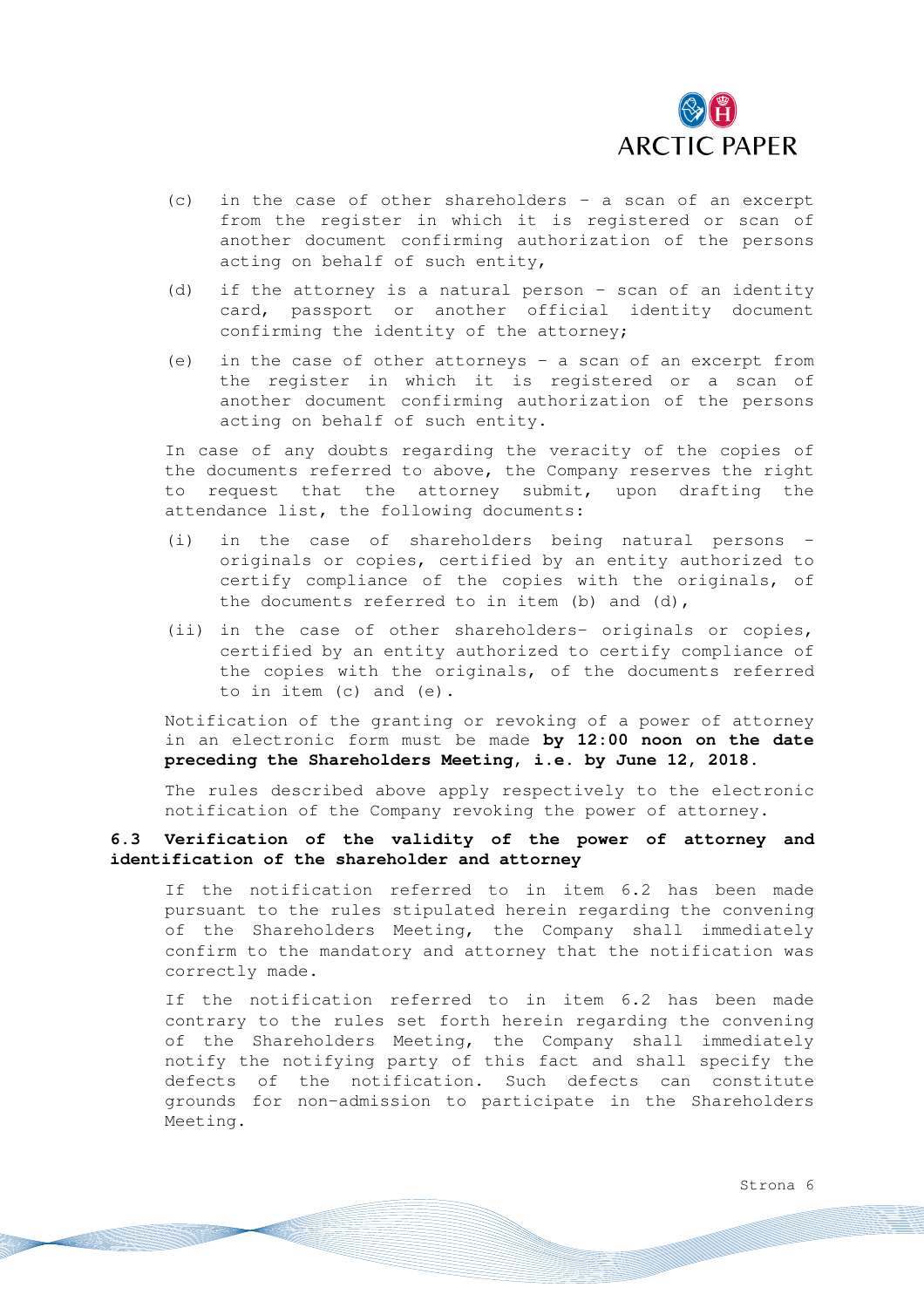

The Company has the right to contact by phone, at the number provided by a shareholder or to send a return e-mail in order to verify the fact of granting a power of attorney in an electronic form by the specific shareholder. The Company shall have the right to contact both the shareholder and the attorney.

The Company shall be entitled to take other actions in order to identify the shareholder and attorney for the purpose of verification of the power of attorney granted in an electronic form, provided these actions are proportionate to their purpose.

### **6.4 Power of attorney granted to a member of the Management Board or an employee of the Company**

A Management Board member of an employee of the Company can serve as the shareholders' attorneys at the Shareholders Meeting.

If:

- (a) the Management Board member of the Company;
- (b) the Supervisory Board member of the Company;
- (c) Company's employee or:

(d) a member of corporate bodies or an employee of a Company's subsidiary,

is a shareholder's attorney at the Shareholders Meeting, the power of attorney can only give entitlement to representation at the Shareholders Meeting.

The attorney is obliged to disclose to the Company shareholder all circumstances confirming the possibility of the occurrence of a conflict of interest. The granting of a further power of attorney is excluded in such circumstances.

In the event of appointment of an attorney referred to above, the Company shareholder is obliged to instruct the attorney on the manner of voting, and the attorney is obliged to vote in line with the instruction provided.

#### **6.5 Power of attorney granted to a shareholder of the Company**

A shareholder of the Company has the right, as an attorney of another shareholder, to vote on adoption of resolutions regarding its liability towards the Company on any account, including acknowledgment of performance of duties, release from obligations towards the Company and a dispute between the shareholder and the Company, provided the conditions referred to in item 6.4 above are met.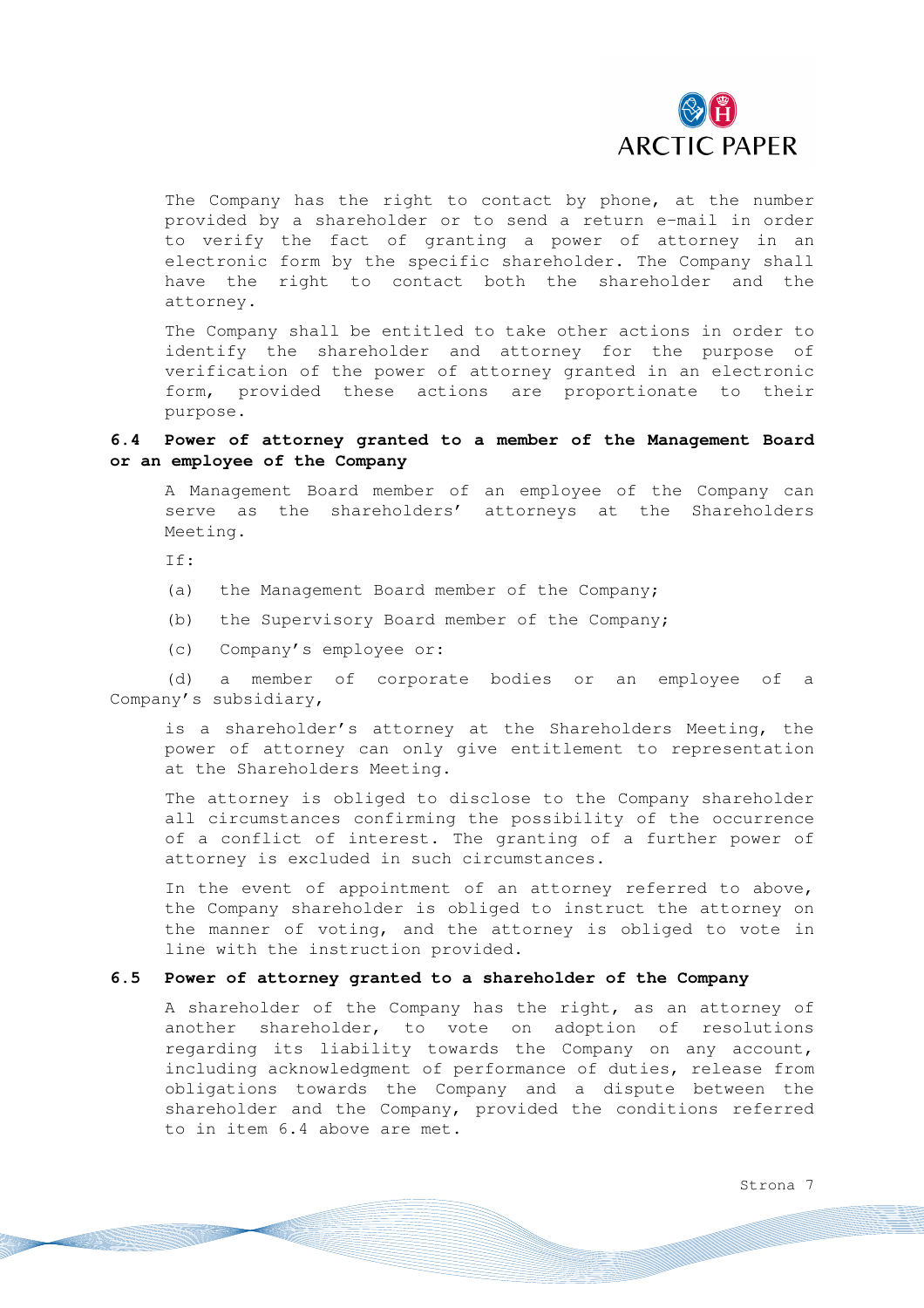

### **7. POSSIBILITY AND MANNER OF PARTICIPATION IN THE SHAREHOLDERS MEETING BY WAY OF MEANS OF ELECTRONIC COMMUNICATION**

The Company does not stipulate the possibility to participate in the Shareholders Meeting by way of means of electronic communication.

### **8. INFORMATION ON THE MANNER OF SPEAKING DURING THE SHAREHOLDERS MEETING THROUGH THE MEANS OF ELECTRONIC COMMUNICATION**

The Company does not stipulate possibility to speak during the Shareholders Meeting by way of means of electronic communication.

### **9. INFORMATION ON THE MANNER OF EXERCISING VOTING RIGHTS BY WAY OF CORRESPONDENCE OR BY WAY OF MEANS OF ELECTRONIC COMMUNICATION**

The Company does not stipulate the possibility to exercise voting rights by way of correspondence or means of electronic communication.

### **10. DATE OF REGISTRATION OF PARTICIPATION IN THE SHAREHOLDERS MEETING**

Pursuant to art. 406<sup>1</sup> of the Commercial Companies Code**, 28 May 2018** shall be the Record Date for the Shareholders Meeting ("**Record Date"**).

### **11. INFORMATION ON THE RIGHT TO PARTICIPATE IN THE SHAREHOLDERS MEETING**

Only the persons who at the Record Date are the Company shareholders shall be entitled to participate in the Shareholders Meeting.

At the request of a person holding rights attached to the dematerialized bearer's shares, such request made not earlier than after the announcement of the convening of the Shareholders Meeting, i.e. not earlier than on **May 18, 2018** and not later than on the first business day after the Record Date, i.e. not later than on **May 29, 2018**, the entity maintaining a securities account shall issue a name certificate on the right to participate in the Shareholders Meeting.

A list of the holders of rights attached to the bearer's shares entitled to participate in the Shareholders Meeting will be established by the Company on the basis of the list prepared by Krajowy Depozyt Papierów Wartościowych S.A. [National

Strona 8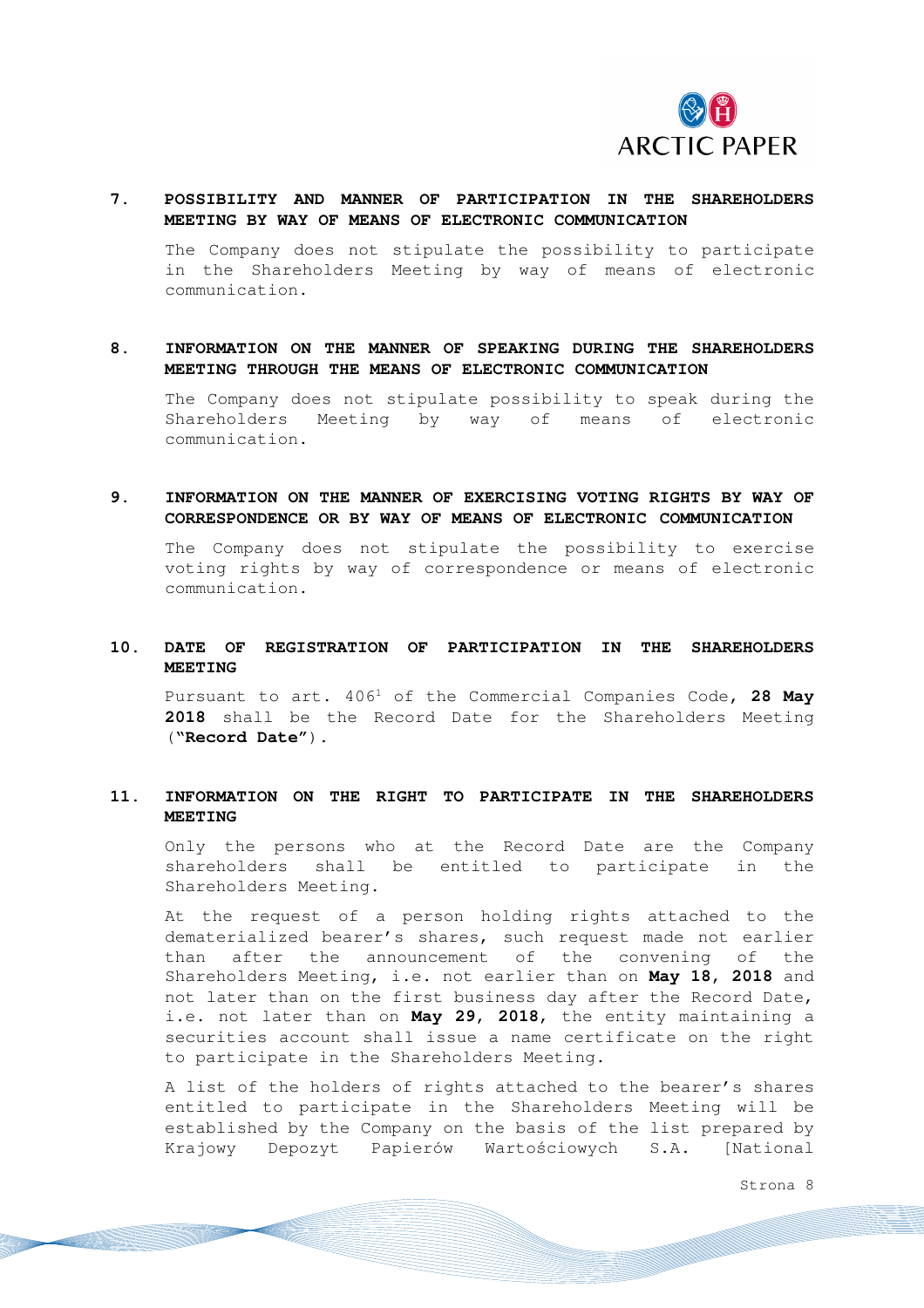

Depository of Securities Joint Stock Company] ("**KDPW"**) in accordance with the regulations on the trading in financial instruments.

KDPW shall prepare the list referred to above on the basis of lists delivered not later than 12 days prior to the date of the Shareholders Meeting by the entities holding rights pursuant to the regulations on the trading in financial instruments. The basis for the preparation of the lists delivered to KDPW shall be the issued certificates on the right to participate in the Shareholders Meeting.

# **11.1 Participation by shareholders whose shares are registered in the Swedish Central Securities Depository system maintained by Euroclear Sweden AB**

Shareholders whose shares are registered with the Swedish Central Securities Depository system maintained by Euroclear Sweden AB, and who wish to participate in the Shareholders Meeting, must be recorded in the register of shareholders maintained by Euroclear Sweden AB on the **Record Date, 28 May 2018.** Shareholders who intend to participate in the Shareholders Meeting are kindly asked to voluntarily notify the Company by e-mail to wza@arcticpaper.com no later than **6 June 2018**, including information on the name, address and telephone number of the shareholder, the number of shares held, and information on any proxies.

Shareholders whose shares are registered with the Swedish Central Securities Depository system maintained by Euroclear Sweden AB in the name of a nominee through the trust department of a bank or similar institution must, in order to be entitled to participate in the Shareholders Meeting, request that their shares are re-registered in their own names in the register of shareholders maintained by Euroclear Sweden AB. Such registration must be effected on **28 May 2018** at latest. Such shareholders should instruct their nominees accordingly well in advance of this date.

Additional information for shareholders, whose shares are registered in the Swedish Central Securities Depository system maintained by Euroclear Sweden AB, is available on the Company's website www.arcticpaper.com in the "Investors" tab.

### **12. LIST OF SHAREHOLDERS**

Pursuant to art. 407 § 1 of the Commercial Companies Code, the list of shareholders authorized to participate in the Shareholders Meeting will be made available at the offices of the Management Board of the Company, business three days prior